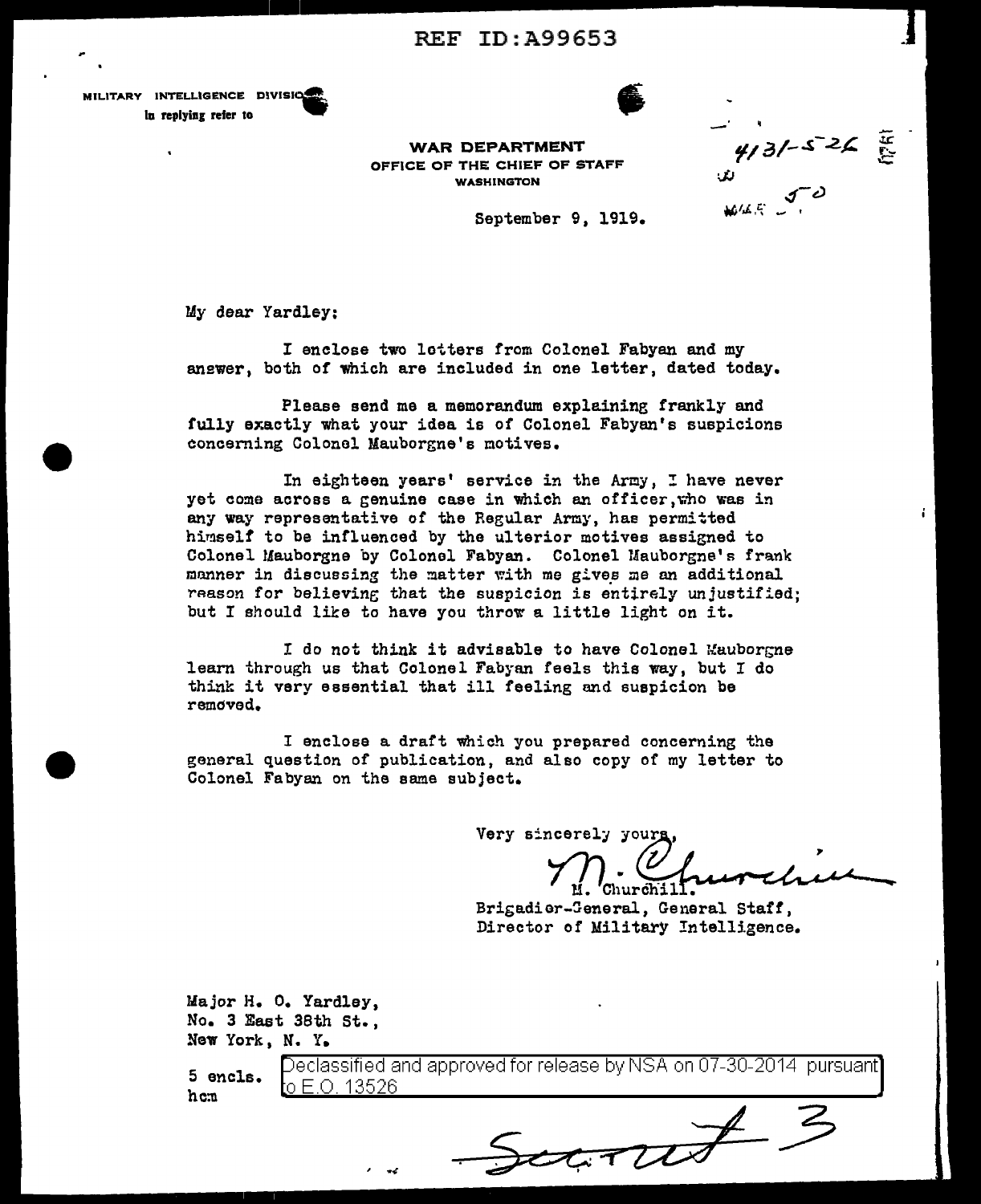September 9, 1919. $\omega$ <sup>2</sup>

 $=$   $\frac{1}{4}$  3/-

My dear Colonel Fabyan:

During my visit to Riverbank, we discussed the general question of publication in connection with codes and ciphers.

Colonel Van Deman has returned from France, and after a month's leave will be here in Washington. If you can see your way clear to come to Washington some time after October 9. I should like very much to have you see M. I. D. as it now functions. and also to have the opportunity of discussing with General Nolan. Colonel Van Deman and myself the general subject of publicity. Obviously, peace-time conditions are not war-time conditions and certain modifications of our policy are inevitable. But it will always be desirable, I think, to keep from other nations any information which would lead them to have any particular respect for our methods of cipher attack, or which would give allied nations any cause for offense in connection with the publication of notes which they had entrusted to us.

Very sincerely yours,

Colonel George Fabyan. P. O. Box 435. Chicago, Ill.

hon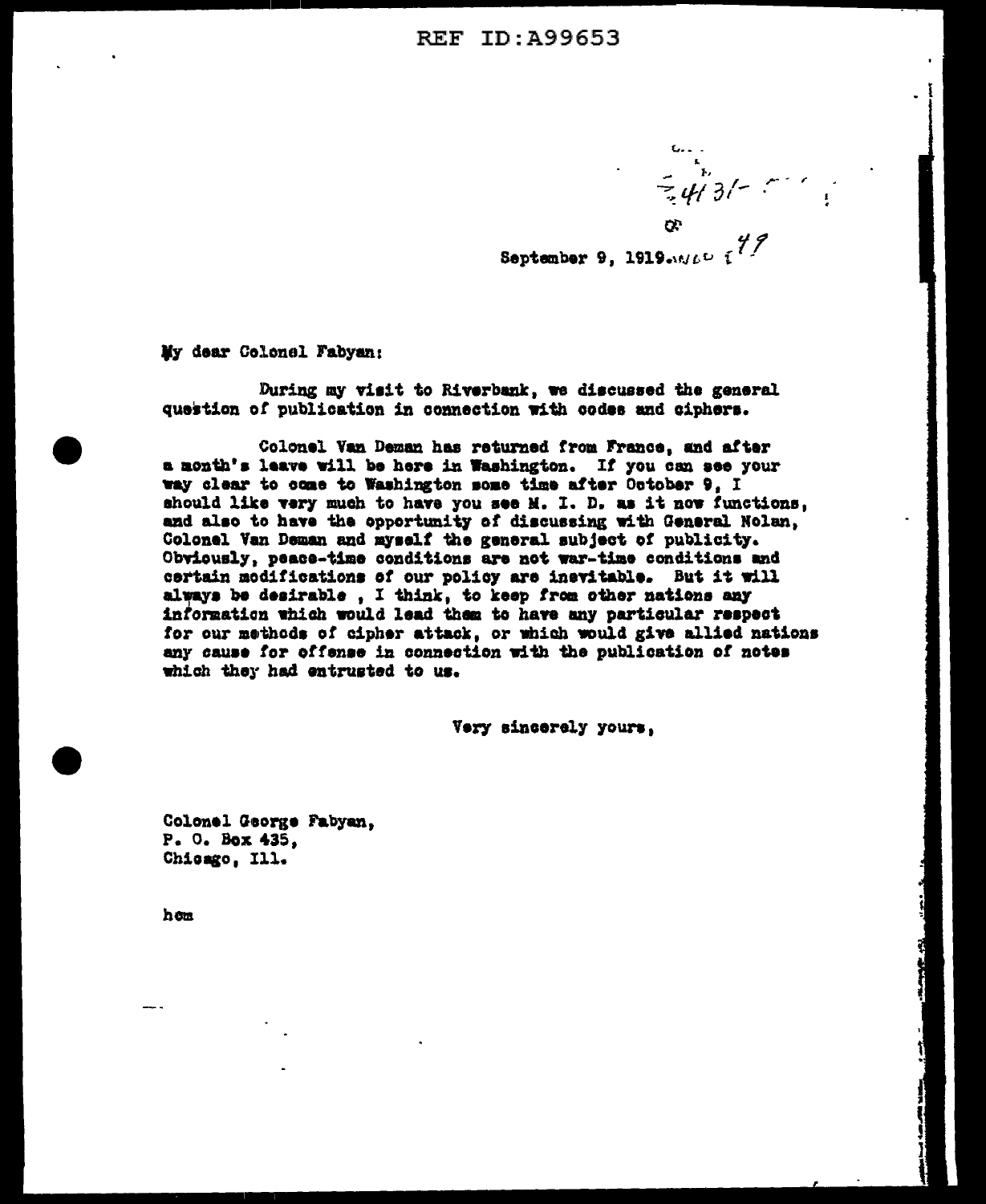**REF ID: A99653** 

<del>ONFIDENTIAL</del>

 $7/3/7 - 526$ September 9, 1919.

 $3 - 3 - 32$ 

My dear Colonel Fabyan:

I desire to acknowledge your letters of September 2nd and 6th, and to express my regret that in our letter of September 2nd the word "assumption" was not used in place of "guess". I assure you that the word "guess" was not used with any unpleasant connotation.

<del>ONFIDENTIAI</del>

المستان ا

 $\frac{1}{2}$  ,  $\frac{3}{2}$  f

I will do everything in my power to obtain the information you request in your letter of September 6.

Very sincerely yours,

Colonel George Fabyan, P. O. Box 435. Chicago, Ill.

ham

 $\frac{1}{2}$